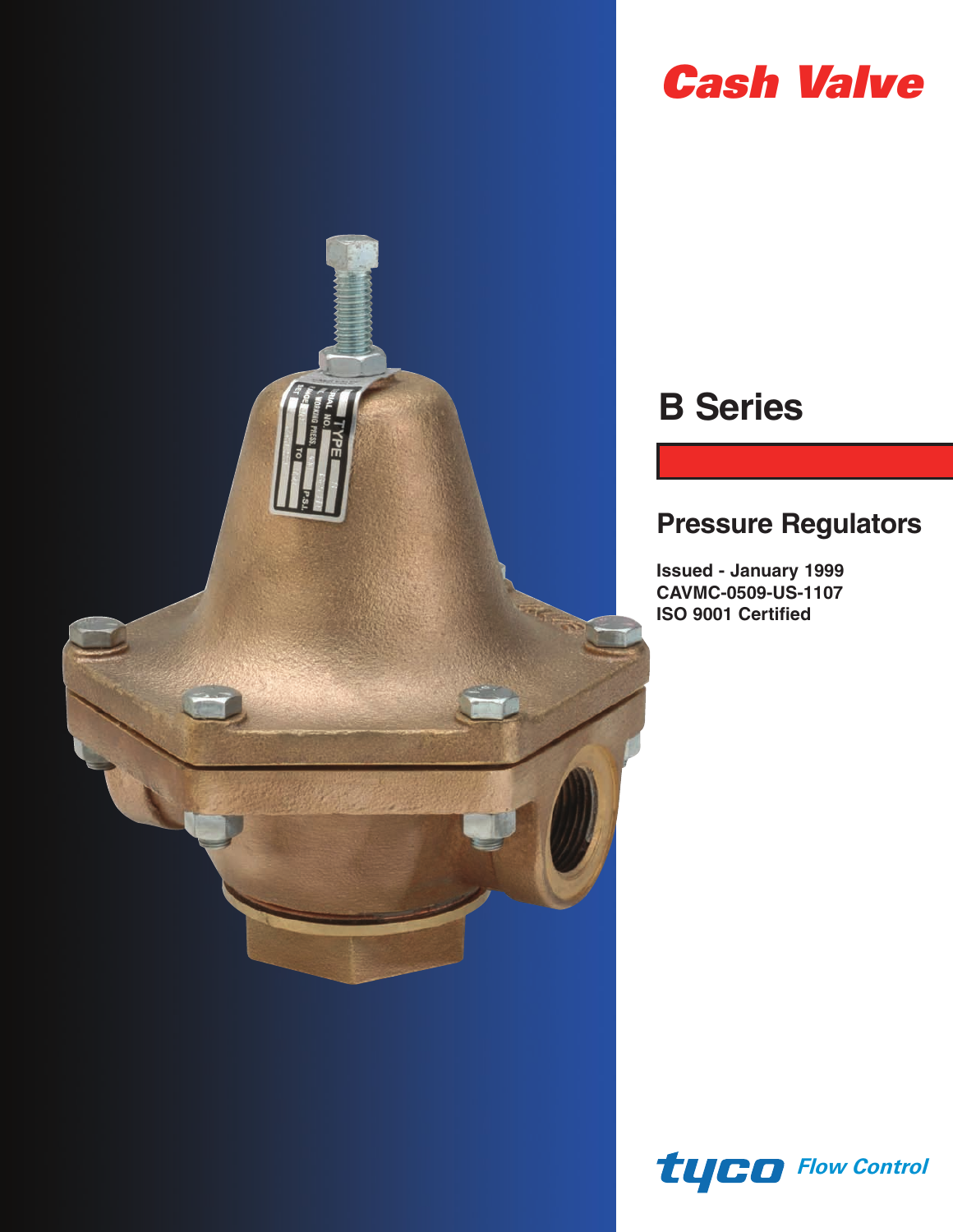## **B Series Valves**



**Type B Pressure Regulator/Water and Air**

### **Description**

The Cash Valve Series B pressure reducing and regulating valves are single seated, spring loaded, direct acting diaphragm-type valves that automatically reduce a high initial inlet pressure to a lower delivery pressure and maintain that lower pressure within reasonably close limits.

Exceptionally dependable, Series B regulators are an excellent example of sound engineering and design. They are made of high quality materials to meet the requirements of a variety of applications. Each valve is assembled by skilled workmen and tested before shipment.

Series B regulators are designed and built to withstand long periods of service without maintenance. However, a functioning or operating piece of equipment such as an automatic valve does, in time, require attention. Simplicity of design aids in the ease of maintenance when repairs may be needed. To keep these regulators in top operating order, Cash Valve make available for the more popular valve models, a convenient, pre-packaged repair kit specifically designed for that particular valve. Each kit includes genuine Cash Valve replacement parts for those that are subject to wear or damage through normal regulator usage.

Every regulator is supplied with the desired delivery pressure pre-set by the factory.

Cash Valve Series B regulators are designed to meet the installation requirements of a variety of systems and are designated as follows:

- **Type B -** Water and Air Service (Up to 180°F)
- **Type B** Steam Service (Up to 400°F)

Series B valves are also available with special modifications. Cash Valve will be pleased to assist you in selecting the regulator features that are needed to meet the service requirements of your particular system. Consult the factory for details.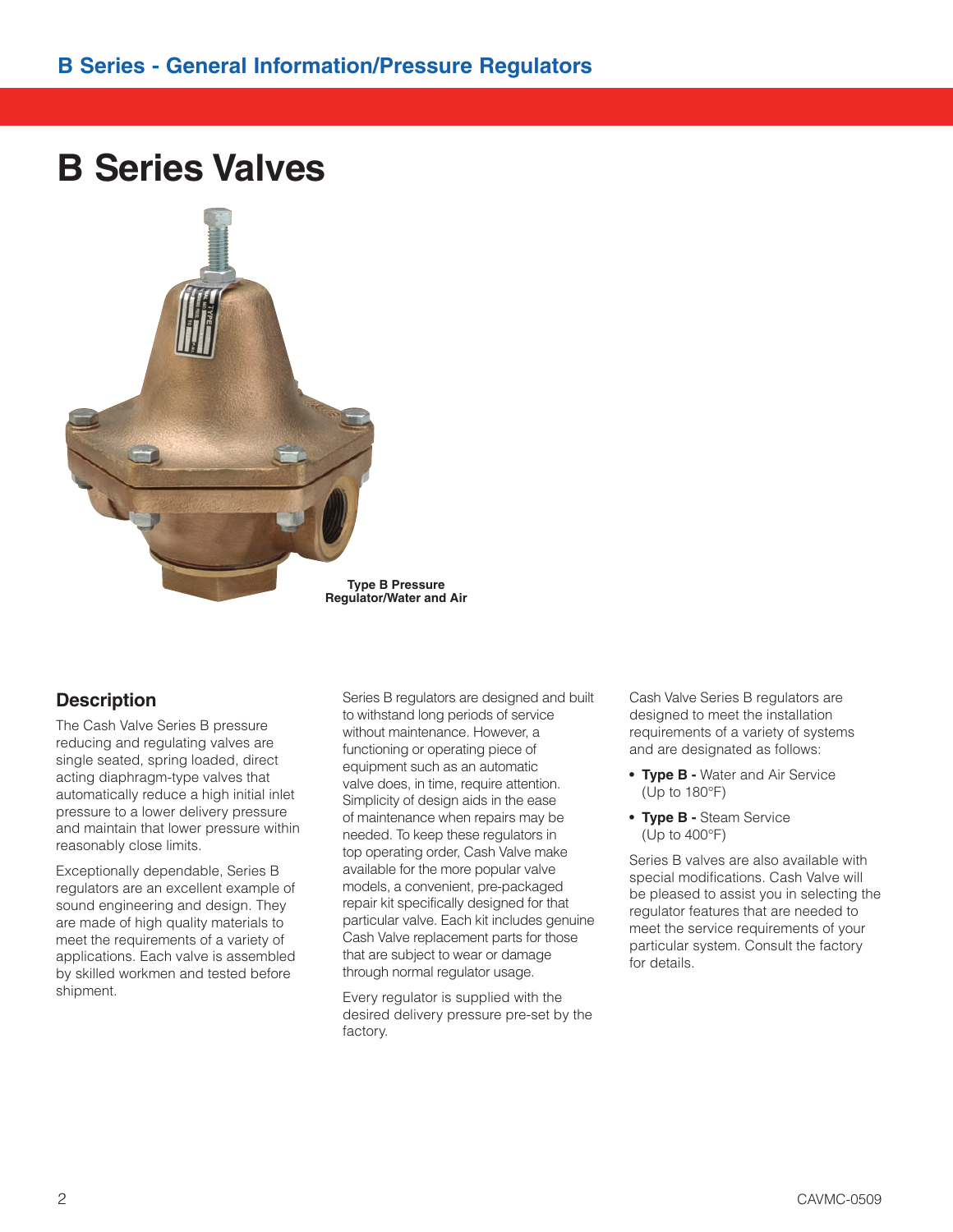## **B** Water and Air Service (up to 180 $\degree$ F)

## **Application**

Series B regulators are available in 1/4" through 2" sizes with either iron or bronze bodies and feature a variety of optional internal trim (diaphragm, piston and cylinder) that enable them to be used in a wide range of applications.

Each Series B regulator is equipped with a pressure spring selected to provide the desired outlet or reduced delivery pressure setting. Depending on the adjusting spring installed, delivery pressures may be adjusted

from a minimum of 2 psi to a maximum of 150 psi. The range of adjustment or satisfactory working range of the individual springs that may be fitted to each valve size are listed in the Spring Range Table shown under Specifications, Page 5.

Type B Water and Air regulators are suitable for use on paint spray equipment, dishwashers, air tanks and equipment, food, chemical, and industrial process lines, and hundreds of other applications.

The Type B Water and Air regulator is designed for systems having a maximum operating temperature of 180°F. The table below shows the standard factory trim and inlet pressure maximums for valves fitted with iron

or bronze bodies. Type B Water and Air regulators are normally furnished as indicated in the table, however, any combination of body material, piston-cylinder and diaphragm is available on special order.



| <b>Service</b> | ທ                                              |                                              |      | <b>Body</b><br><b>Material</b> | Piston &<br>Cylinder | <b>Seat Disc</b><br><b>Material</b> | <b>Diaphragm</b><br><b>Stock</b> | Max. Oper.<br>Temp. °F |
|----------------|------------------------------------------------|----------------------------------------------|------|--------------------------------|----------------------|-------------------------------------|----------------------------------|------------------------|
| Water or Air   | m<br>cn,<br>sig)<br>Maxim<br>ω<br>ā<br>Initial | m<br><u>igi</u><br>jag<br>ced<br><b>Maxi</b> | Iron | ronze<br>മ                     | <b>Bronze</b>        | $rac{4}{5}$<br>ᅙ                    | <b>BUNA</b>                      |                        |
|                | 150                                            | 125                                          | X    |                                | ∧                    | Χ                                   |                                  | 180                    |
|                | 400                                            | 150                                          |      | $\checkmark$<br>∧              | $\checkmark$         |                                     |                                  | 180                    |

## **B** Steam Service (up to 400°F)

## **Application**

Type B Steam pressure reducing and regulating valve is ideally suited for installation in pressing irons, steam cookers, degreasers, sterilizers, vulcanizers, and hundreds of other applications. These valves are designed for steam operating temperatures up to 400°F and are available in  $1/4$ " to 2" sizes with either iron body or bronze bodies: iron body valves are for systems having initial pressures up to 150 psi. Bronze bodies are for initial pressures up to 250 psi.

The table below shows standard factory trim and inlet pressure maximums for Type B Steam regulators. Valves will normally be furnished as indicated, however, other combinations of body material, pistoncylinder and diaphragm are available on special order. Iron body B valves furnished with Teflon® seat.

Type B Steam regulators can also be furnished with a differential pressure control feature which may be desirable in steam/oil atomizing service. Refer to Features section.

|                | ٤                    |                                 |      | <b>Body</b><br><b>Material</b> | Piston &<br><b>Cylinder</b> | <b>Teflon<sup>®</sup></b><br>Seat Disc* | <b>Diaphragm</b><br><b>Stock</b>           | Max. Oper.<br>Temp. °F |  |
|----------------|----------------------|---------------------------------|------|--------------------------------|-----------------------------|-----------------------------------------|--------------------------------------------|------------------------|--|
| <b>Service</b> | 0<br>n<br>la<br>lial | <u>ିର</u><br>ഒ<br>Ξ<br><u>ଝ</u> | Iron | <b>ze</b><br>ō<br>മ            | <b>IZe</b><br>Broi          | అ<br>뒨                                  | $\mathbf{a}$<br>hospl<br>Bronz<br>$\Omega$ |                        |  |
| Saturated      | 150                  | 125                             | X    |                                | $\checkmark$                | Χ                                       |                                            | 400                    |  |
| Steam          | 250                  | 150                             |      | X                              | $\checkmark$<br>∧           | Χ                                       | $\checkmark$                               | 400                    |  |

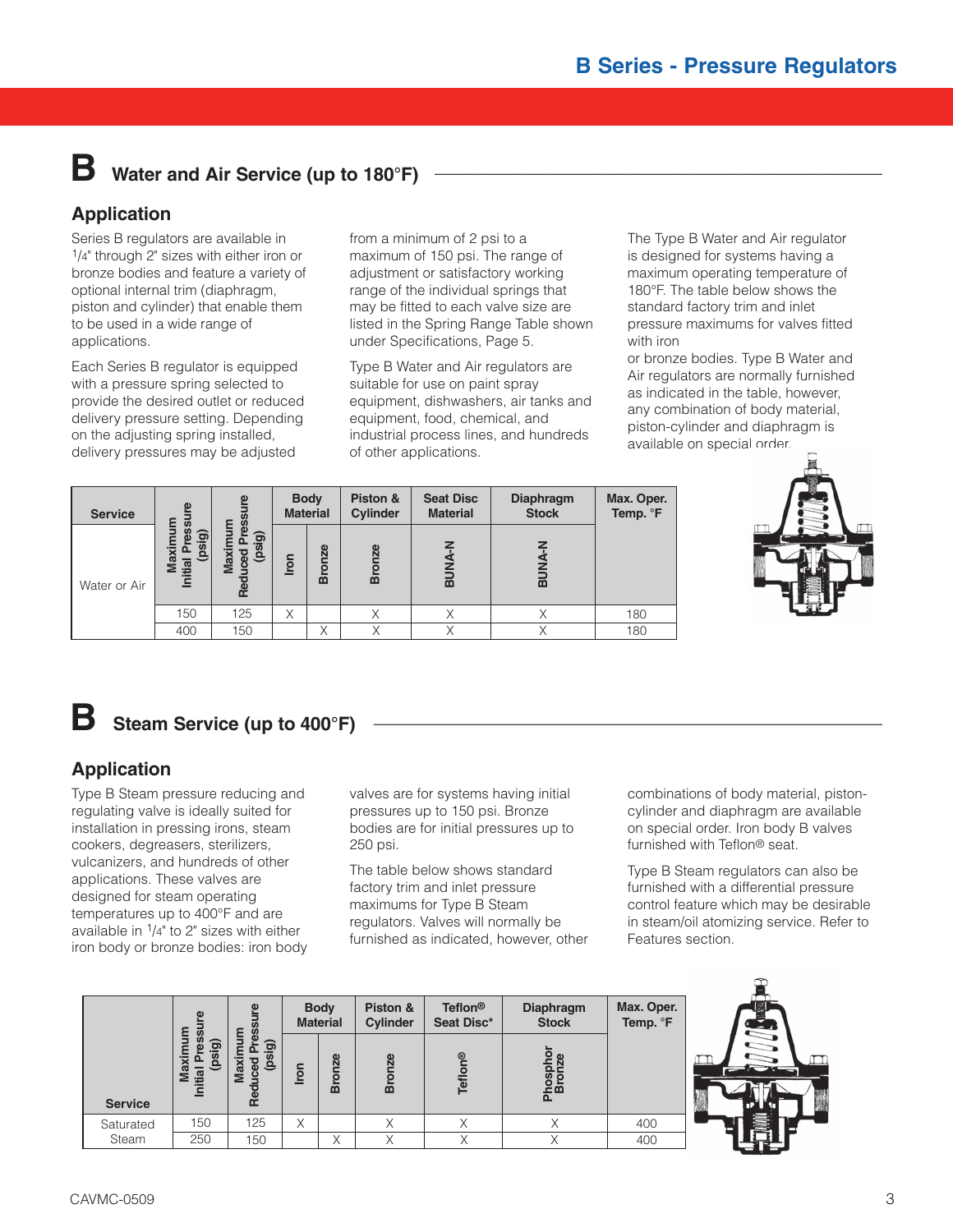#### **Features**

Many important features contribute to make the Series B an outstanding regulator.

#### **Sizes:**

Available in 1/4", 3/8", 1/2", 3/4", 1",  $1<sup>1</sup>/4$ ",  $1<sup>1</sup>/2$ " and 2" sizes with either iron or bronze bodies with female threaded connections.

#### **Simplicity of Design:**

The rugged but simple design incorporated in all versions of the Type B regulator lends itself to easy maintenance and repair. Disassembly is simple since there are only six rustproof bolts to remove when replacing diaphragms or pressure springs. The inner valve assembly is easy to clean or replace by just loosening the large hex head bottom plug. All major repairs can normally be made without removing the valve from the line.

#### **Optional Cryogenic Service:**

Approved construction is offered for the Type B regulator to enable it to be used in handling cold fluids or gases. For more information write for Data Sheet CAVMC-0514.

#### **Inbuilt Strainer Screen:**

The working parts of the valve are protected by a self-supporting inbuilt monel strainer screen which is easily removed for cleaning by removing the bottom plug.

#### **Time Tested Rugged Construction:**

The Type B regulator has proven itself in countless applications for well over 40 years. The heavy rugged construction ensures long life and service; bodies are of iron or bronze. The large area reinforced BUNA-N diaphragm is furnished as standard for water or air. These valves are fitted with a carefully matched brass piston and cylinder with a composition seat disc insert for tight shut-off.

#### **Easy Pressure Adjustment:**

Pressure adjustment can be changed easily by loosening the lock nut and simply turning the adjusting screw — clockwise to increase, and counterclock wise to decrease the delivery pressure. The Type B regulator is furnished with a square head adjusting screw and hex lock nut as standard. They may also be fitted with either a T-handle or an aluminum handwheel for an additional charge.

#### **NOTE: If downstream pressure control is critical to the safety of the installation, then the downstream side should be protected by a safety relief valve set to relieve at the maximum safe limit, but at least 10 psi higher than the delivery setting of the pressure regulator.**

#### **Optional Differential Pressure Control (Type B Steam regulators only):**

The Type B Steam regulator can be factory modified to serve as a constant-differential pressure control valve by incorporating a  $\frac{1}{4}$ " side tap in the spring housing. In a typical steamoil atomizing installation sketch below, fluid loading pressure is introduced above the diaphragm of the Type B regulator and steam is delivered through the valve at a regulated pressure higher than the loading pressure, with the difference in pressure being determined by the diaphragm spring setting. The outlet steam pressure is automatically maintained to provide a constant, fixed pressure differential between the steam pressure and the oil pressure. Variations in the loading pressure are reflected in a pound-for-pound change in the discharge pressure.

Valves equipped with the optional differential pressure control are fitted



with a pressure-tight closing cap and gasket over the pressure adjusting screw. In addition, a gasket is installed above the diaphragm to ensure a good seal between the spring housing and the valve body.



**Type B Steam With Differential Construction Interior**

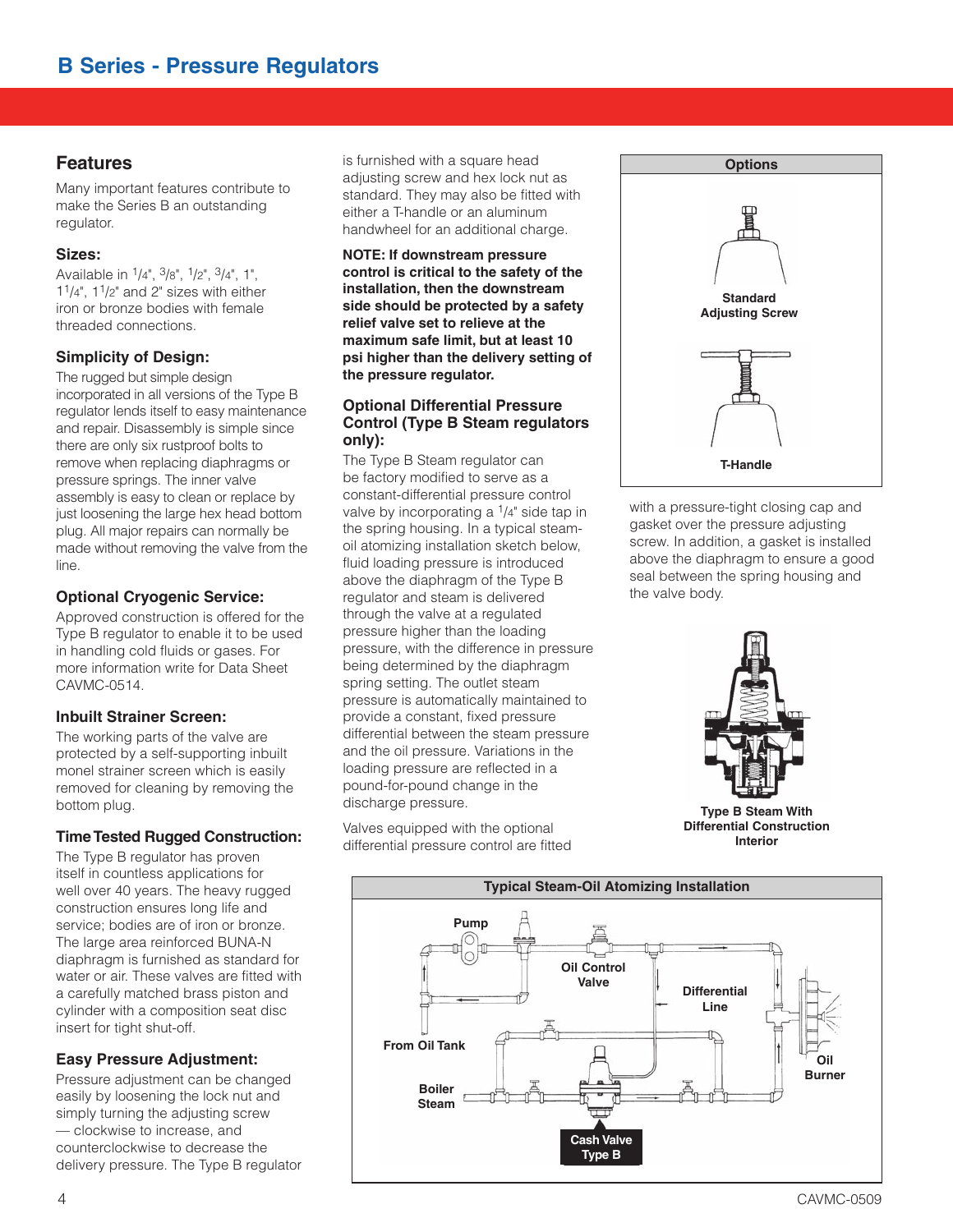## Construction **<b>**

| <b>Part Description</b>   | <b>Materials</b>    |
|---------------------------|---------------------|
| Adjusting Screw Cap*      | <b>Brass</b>        |
| Cap Gasket*               | Fiber               |
| Body                      | Iron or Bronze      |
| Spring Chamber            | Iron or Bronze      |
| Adjusting Spring          | Steel               |
| Pressure Plate            | Cast Iron or Bronze |
| Diaphragm                 | BUNA-N, Bronze      |
| Diaphragm Gasket**        | Aramid Fiber        |
| <b>Pusher Post Button</b> | <b>Brass</b>        |

| <b>Materials</b> | <b>Part Description</b> | <b>Materials</b>    |
|------------------|-------------------------|---------------------|
|                  | Cylinder                | <b>Brass</b>        |
|                  | Piston                  | <b>Brass</b>        |
| onze             | <b>Pusher Post</b>      | <b>Brass</b>        |
| onze             | Seat Disc               | BUNA-N or Teflon®   |
|                  | Piston Spring           | 302 Stainless Steel |
| or Bronze        | Strainer Screen         | Monel <sup>®</sup>  |
| <b>Bronze</b>    | <b>Bottom Gasket</b>    | Copper/Fiber        |
| ber              | Bottom Plug             | <b>Brass</b>        |
|                  |                         |                     |

\*For pressure loaded valves only

\*\*For use with metal diaphragms only

## $S$  pecifications

| <b>Size</b> | Spring Ranges (in psi) |           |        |        |         |  |  |  |  |
|-------------|------------------------|-----------|--------|--------|---------|--|--|--|--|
| 1/4"        | $2 - 25$               | 20-60     | 30-100 | 50-150 |         |  |  |  |  |
| 3/8"        | $2 - 30$               | $20 - 70$ | 40-110 | 90-150 |         |  |  |  |  |
| 1/2"        | $2 - 30$               | 10-50     | 30-125 | 50-150 |         |  |  |  |  |
| 3/4"        | $2 - 20$               | 10-35     | 30-75  | 50-110 | 105-150 |  |  |  |  |
| -1 "        | $2 - 20$               | 10-45     | 20-60  | 55-100 | 90-150  |  |  |  |  |
| 11/4"       | $2 - 15$               | 10-30     | 20-50  | 45-100 | 90-150  |  |  |  |  |
| $1^{1}/2$ " | $2 - 15$               | 10-30     | 20-50  | 45-100 | 90-150  |  |  |  |  |
| 2"          | $2 - 20$               | 10-60     | 20-100 | 90-150 |         |  |  |  |  |

| <b>Type B</b><br><b>Valve Size</b> |             | <b>Dimensions</b> |            | <b>Shipping Weight (lbs.)</b> |               |  |
|------------------------------------|-------------|-------------------|------------|-------------------------------|---------------|--|
|                                    | A           | B                 | C          | <b>Iron</b>                   | <b>Bronze</b> |  |
| 1/4"                               | 3"          | $2^{7}/8"$        | $1^3/4"$   | $2^{3}/4$                     | 3             |  |
| 3/8"                               | $3^{7}/8"$  | $4^{1}/2$ "       | $1^{3}/4"$ | 5                             | $5^{1/2}$     |  |
| 1/2"                               | $4^{1}/2$ " | $4^{1}/2$ "       | $2^{1}/8"$ | $7^{1/2}$                     | 8             |  |
| 3/4"                               | $5^{1}/8"$  | 45/8"             | $2^{1/8"}$ | 9                             | 10            |  |
| 1"                                 | $5^{7}/8"$  | $5^{3}/8"$        | $2^{1/8"}$ | 12                            | 16            |  |
| $1^{1}/4"$                         | $6^{3}/4"$  | $6^{1}/8"$        | $2^{5}/8"$ | 18                            | 20            |  |
| $1^{1/2"$                          | $6^{3}/4"$  | $6^{1}/8"$        | $2^{5/8"}$ | 18                            | 20            |  |
| 2"                                 | $9^{1}/4"$  | $8^{1}/2$ "       | $3^{1}/2"$ | 32                            | 37            |  |

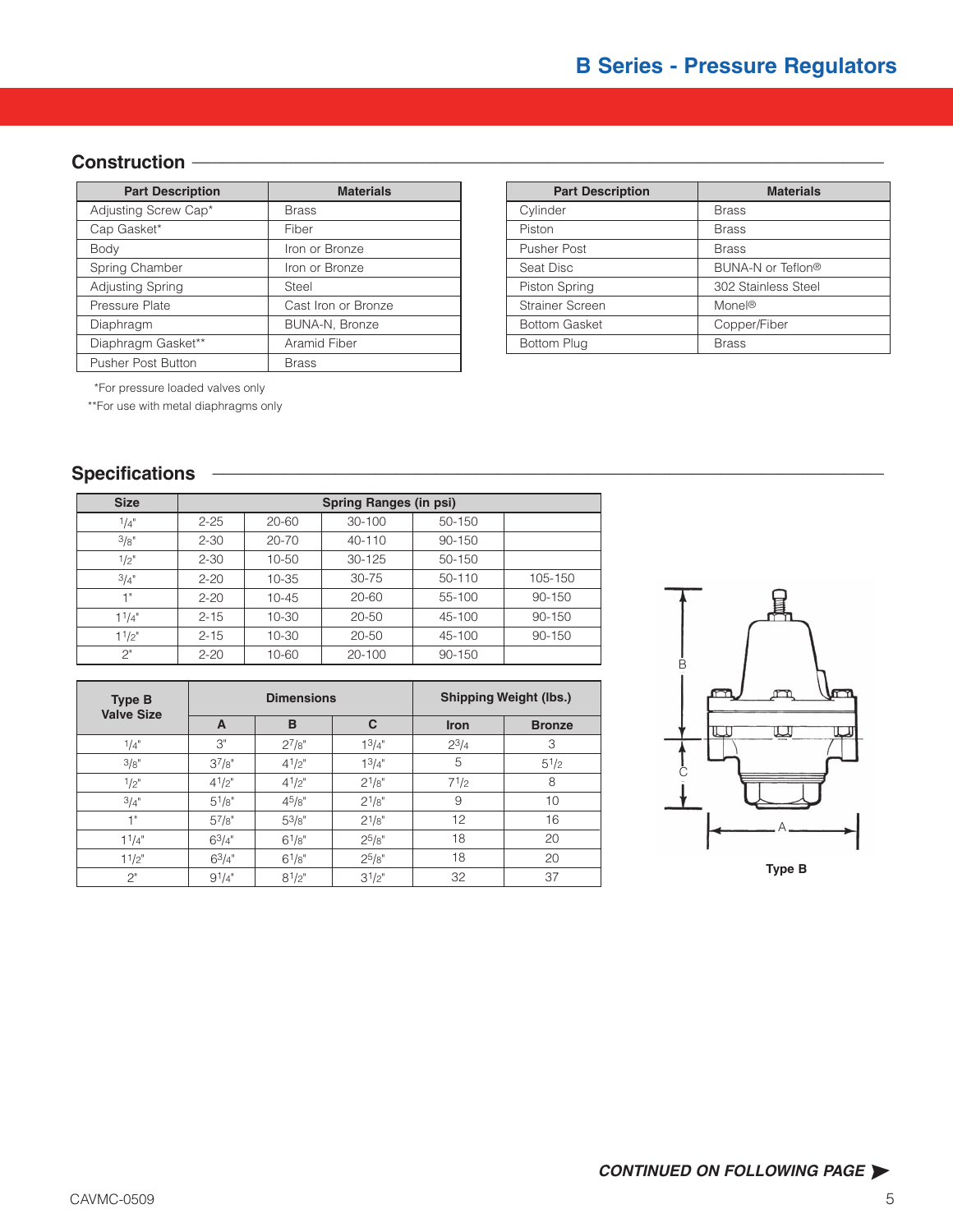### Specifications (Continued) **<b>·**

The amount of air or fluid any regulator will pass is governed by two factors; (1) pressure differential, or the difference between the inlet and outlet pressure, and (2) a characteristic

known as fall-off or droop, by which the outlet pressure drops slightly as flow starts through the valve and drops off even more as increased demand requires increased flow. The rates of

flow stated on the following charts are based on assumed conditions, which may be considered average for a given installation.

|                           | <b>B Series Water Capacity Information</b> |         |      |      |      |                                   |       |       |       |  |  |
|---------------------------|--------------------------------------------|---------|------|------|------|-----------------------------------|-------|-------|-------|--|--|
| <b>Inlet</b>              | <b>Outlet</b>                              |         |      |      |      | <b>Gallons Per Minute By Size</b> |       |       |       |  |  |
| <b>Pressure</b><br>(psig) | <b>Pressure</b><br>(psig)                  | $1/4$ " | 3/8" | 1/2" | 3/4" | 1"                                | 11/4" | 11/2" | 2"    |  |  |
| 25                        | 15                                         | .6      | 1.0  | 2.6  | 4.0  | 5.7                               | 9.2   | 10.4  | 16.0  |  |  |
|                           | 10                                         | .6      | 1.2  | 2.9  | 4.5  | 6.4                               | 10.4  | 11.7  | 18.0  |  |  |
|                           | 40                                         | 8.5     | 1.4  | 3.5  | 5.5  | 7.9                               | 12.7  | 14.3  | 22.0  |  |  |
| 50                        | 25                                         | .8      | 1.6  | 3.8  | 6.0  | 8.6                               | 13.8  | 15.6  | 24.0  |  |  |
|                           | 10                                         | 8.5     | 1.6  | 3.8  | 6.0  | 8.6                               | 13.8  | 15.6  | 24.0  |  |  |
|                           | 65                                         | 1.0     | 2.0  | 4.8  | 7.5  | 10.7                              | 17.3  | 19.5  | 30.0  |  |  |
| 75                        | 50                                         | 1.1     | 2.1  | 5.1  | 8.0  | 11.4                              | 18.4  | 20.4  | 32.0  |  |  |
|                           | 25                                         | 1.3     | 2.3  | 5.8  | 9.0  | 12.9                              | 20.7  | 23.4  | 36.0  |  |  |
|                           | 10                                         | 1.3     | 2.3  | 5.8  | 9.0  | 12.9                              | 20.7  | 23.4  | 36.0  |  |  |
|                           | 90                                         | 1.5     | 2.7  | 6.7  | 10.5 | 15.0                              | 24.2  | 27.3  | 42.0  |  |  |
| 100                       | 75                                         | 1.6     | 3.0  | 7.4  | 11.5 | 16.4                              | 26.5  | 29.9  | 46.0  |  |  |
|                           | 50                                         | 1.7     | 3.2  | 8.0  | 12.5 | 17.9                              | 28.8  | 32.5  | 50.0  |  |  |
|                           | 25                                         | 1.8     | 3.4  | 8.3  | 13.0 | 18.6                              | 29.9  | 33.8  | 52.0  |  |  |
| 125                       | 100                                        | 1.5     | 2.9  | 7.0  | 11.0 | 15.7                              | 25.3  | 28.6  | 44.0  |  |  |
|                           | 75                                         | 1.7     | 3.3  | 8.0  | 12.5 | 17.9                              | 28.8  | 32.5  | 50.0  |  |  |
|                           | 50                                         | 2.0     | 3.6  | 9.0  | 14.0 | 20.0                              | 32.2  | 36.4  | 56.0  |  |  |
|                           | 25                                         | 2.0     | 3.6  | 9.0  | 14.0 | 20.0                              | 32.2  | 36.4  | 56.0  |  |  |
|                           | 140                                        | 1.5     | 2.9  | 7.0  | 11.0 | 15.7                              | 25.3  | 28.6  | 44.0  |  |  |
|                           | 100                                        | 1.9     | 3.5  | 8.6  | 13.5 | 19.3                              | 27.0  | 35.1  | 54.0  |  |  |
| 150                       | 75                                         | 2.0     | 3.8  | 9.3  | 14.5 | 20.7                              | 33.4  | 37.7  | 58.0  |  |  |
|                           | 50                                         | 2.2     | 4.0  | 9.9  | 15.5 | 22.2                              | 35.7  | 40.3  | 62.0  |  |  |
|                           | 25                                         | 2.2     | 4.0  | 9.9  | 15.5 | 22.2                              | 35.7  | 40.3  | 62.0  |  |  |
|                           | 150                                        | 1.9     | 3.5  | 8.6  | 13.5 | 19.3                              | 31.1  | 35.1  | 54.0  |  |  |
|                           | 100                                        | 2.2     | 4.0  | 9.9  | 15.5 | 22.2                              | 35.7  | 40.3  | 62.0  |  |  |
| 200                       | 75                                         | 2.5     | 4.6  | 11.2 | 17.5 | 25.0                              | 40.3  | 45.5  | 70.0  |  |  |
|                           | 50                                         | 2.7     | 4.9  | 12.2 | 19.0 | 27.2                              | 43.7  | 49.4  | 76.0  |  |  |
|                           | 25                                         | 2.7     | 4.9  | 12.2 | 19.0 | 27.2                              | 43.7  | 49.4  | 76.0  |  |  |
|                           | 150                                        | 2.1     | 3.9  | 9.6  | 15.0 | 21.5                              | 34.5  | 39.0  | 60.0  |  |  |
|                           | 100                                        | 2.5     | 4.6  | 11.2 | 17.5 | 25.0                              | 40.3  | 45.5  | 70.0  |  |  |
| 250                       | 75                                         | 2.8     | 5.2  | 12.8 | 20.0 | 28.6                              | 46.0  | 52.0  | 80.0  |  |  |
|                           | 50                                         | 2.9     | 5.5  | 13.4 | 21.0 | 30.0                              | 48.3  | 54.6  | 84.0  |  |  |
|                           | 25                                         | 2.9     | 5.5  | 13.4 | 21.0 | 30.0                              | 48.3  | 54.6  | 84.0  |  |  |
|                           | 150                                        | 2.5     | 4.6  | 11.2 | 17.5 | 25.0                              | 40.3  | 45.5  | 70.0  |  |  |
|                           | 100                                        | 3.5     | 6.5  | 16.0 | 25.0 | 35.8                              | 57.5  | 65.0  | 100.0 |  |  |
| 300/400                   | 75                                         | 4.2     | 7.8  | 19.2 | 30.0 | 42.9                              | 69.0  | 78.0  | 120.0 |  |  |
|                           | 50                                         | 4.2     | 7.8  | 19.2 | 30.0 | 42.9                              | 69.0  | 78.0  | 120.0 |  |  |

Note: Capacities are based upon a 20% fallout.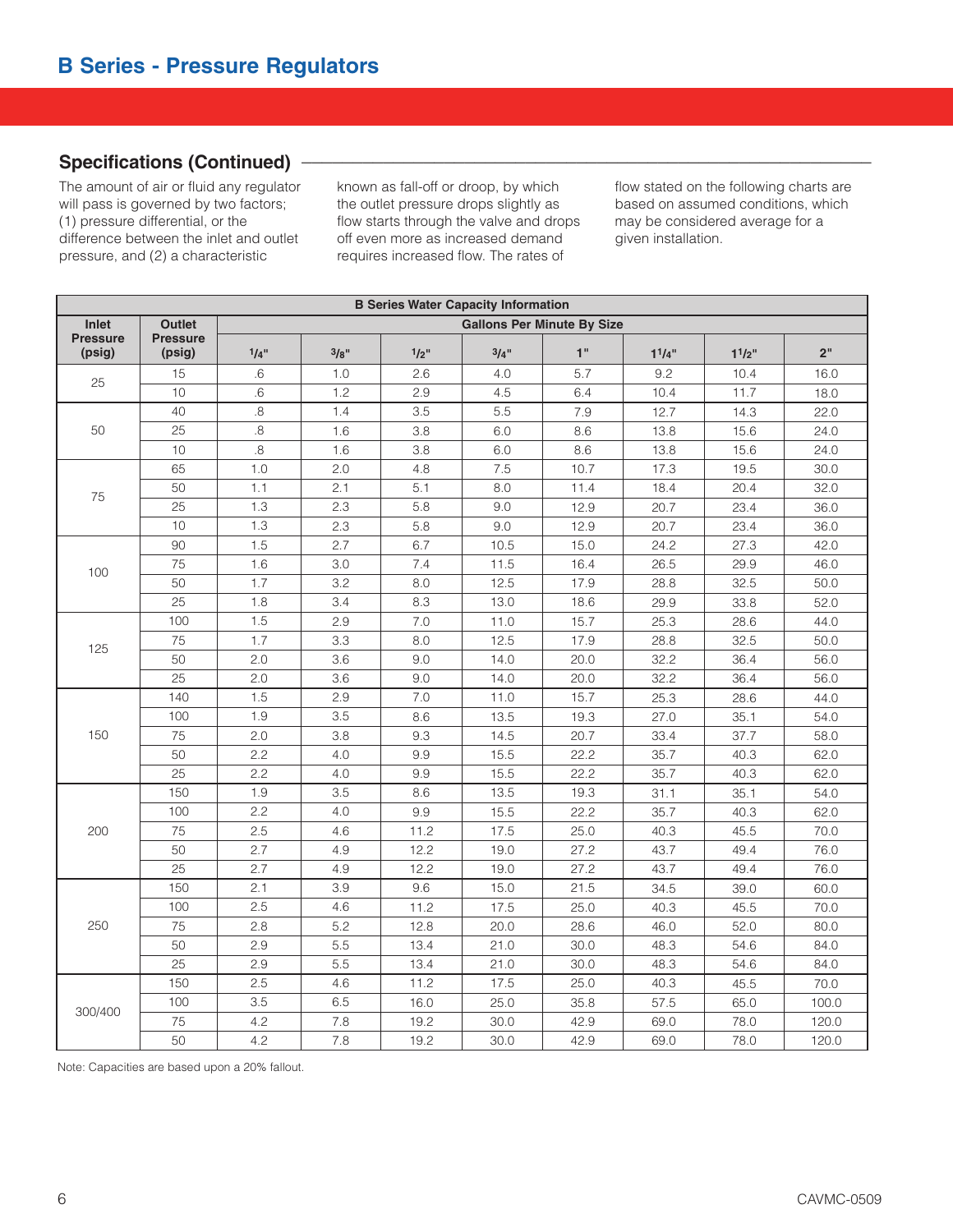## Specifications (Continued) -

|                           | <b>B Series Air Capacity Information</b> |         |      |         |                              |       |       |       |                 |  |  |
|---------------------------|------------------------------------------|---------|------|---------|------------------------------|-------|-------|-------|-----------------|--|--|
| <b>Inlet</b>              | <b>Outlet</b>                            |         |      |         | Air Capacity in SCFM By Size |       |       |       |                 |  |  |
| <b>Pressure</b><br>(psig) | <b>Pressure</b><br>(psig)                | $1/4$ " | 3/8" | $1/2$ " | 3/4"                         | 1"    | 11/4" | 11/2" | 2 <sup>''</sup> |  |  |
| 25                        | 15                                       | 4.7     | 7.0  | 16.5    | 23.5                         | 37.6  | 56.4  | 65.8  | 105.8           |  |  |
|                           | 10                                       | 5.0     | 7.5  | 17.5    | 25.0                         | 40.0  | 60.0  | 70.0  | 112.5           |  |  |
|                           | 40                                       | 7.0     | 10.5 | 24.5    | 35.0                         | 56.0  | 84.0  | 98.0  | 157.5           |  |  |
| 50                        | 25                                       | 8.2     | 12.3 | 28.7    | 41.0                         | 65.6  | 98.4  | 114.8 | 184.5           |  |  |
|                           | 10                                       | 8.2     | 12.3 | 28.7    | 41.0                         | 65.6  | 98.4  | 114.8 | 184.5           |  |  |
|                           | 65                                       | 7.5     | 11.3 | 26.3    | 37.5                         | 60.0  | 90.0  | 105.0 | 168.8           |  |  |
| 75                        | 50                                       | 8.5     | 12.8 | 29.8    | 42.5                         | 68.0  | 102.0 | 115.0 | 191.3           |  |  |
|                           | 25                                       | 11.0    | 16.5 | 38.5    | 55.0                         | 88.0  | 132.0 | 154.0 | 247.5           |  |  |
|                           | 10                                       | 11.0    | 16.5 | 38.5    | 55.0                         | 88.0  | 132.0 | 154.0 | 247.5           |  |  |
|                           | 90                                       | 9.0     | 13.5 | 31.5    | 45.0                         | 72.0  | 108.0 | 126.0 | 203.0           |  |  |
| 100                       | 75                                       | 12.0    | 18.0 | 42.0    | 60.0                         | 96.0  | 144.0 | 168.0 | 270.0           |  |  |
|                           | 50                                       | 15.0    | 22.5 | 52.5    | 75.0                         | 120.0 | 180.0 | 210.0 | 337.5           |  |  |
|                           | 25                                       | 15.0    | 22.5 | 52.5    | 75.0                         | 120.0 | 180.0 | 210.0 | 337.5           |  |  |
|                           | 100                                      | 13.0    | 19.5 | 45.5    | 65.0                         | 104.0 | 156.0 | 182.0 | 293.0           |  |  |
| 125                       | 75                                       | 15.0    | 22.5 | 52.5    | 75.0                         | 120.0 | 180.0 | 236.0 | 338.0           |  |  |
|                           | 50                                       | 18.0    | 27.0 | 63.0    | 90.0                         | 144.0 | 216.0 | 252.0 | 405.0           |  |  |
|                           | 25                                       | 18.0    | 27.0 | 63.0    | 90.0                         | 144.0 | 216.0 | 252.0 | 405.0           |  |  |
|                           | 140                                      | 15.0    | 22.5 | 52.5    | 75.0                         | 120.0 | 180.0 | 210.0 | 338.0           |  |  |
|                           | 100                                      | 18.0    | 27.0 | 63.0    | 90.0                         | 144.0 | 216.0 | 252.0 | 405.0           |  |  |
| 150                       | 75                                       | 23.0    | 34.5 | 80.5    | 115.0                        | 184.0 | 276.0 | 322.0 | 518.0           |  |  |
|                           | 50                                       | 25.0    | 37.5 | 87.5    | 125.0                        | 200.0 | 300.0 | 350.0 | 563.0           |  |  |
|                           | 25                                       | 25.0    | 37.5 | 87.5    | 125.0                        | 200.0 | 300.0 | 350.0 | 563.0           |  |  |
|                           | 150                                      | 19.0    | 28.5 | 66.5    | 95.0                         | 152.0 | 228.0 | 266.0 | 428.0           |  |  |
|                           | 100                                      | 23.0    | 34.5 | 80.5    | 115.0                        | 184.0 | 276.0 | 322.0 | 518.0           |  |  |
| 200                       | 75                                       | 27.0    | 40.5 | 94.5    | 135.0                        | 216.0 | 324.0 | 378.0 | 608.0           |  |  |
|                           | 50                                       | 29.0    | 43.5 | 101.5   | 145.0                        | 232.0 | 348.0 | 406.0 | 653.0           |  |  |
|                           | 25                                       | 29.0    | 43.5 | 101.5   | 145.0                        | 232.0 | 348.0 | 406.0 | 653.0           |  |  |
|                           | 150                                      | 25.0    | 37.5 | 87.5    | 125.0                        | 200.0 | 300.0 | 350.0 | 563.0           |  |  |
|                           | 100                                      | 33.0    | 49.5 | 115.5   | 165.0                        | 264.0 | 396.0 | 462.0 | 743.0           |  |  |
| 250                       | 75                                       | 37.0    | 55.5 | 129.5   | 185.0                        | 296.0 | 444.0 | 518.0 | 833.0           |  |  |
|                           | 50                                       | 37.0    | 55.5 | 129.5   | 185.0                        | 296.0 | 444.0 | 518.0 | 833.0           |  |  |
|                           | $\overline{25}$                          | 37.0    | 55.5 | 129.5   | 185.0                        | 296.0 | 444.0 | 518.0 | 833.0           |  |  |
|                           | 150                                      | 34.0    | 51.0 | 115.0   | 170                          | 272.0 | 408.0 | 476.0 | 765.0           |  |  |
| 300/400                   | 100                                      | 37.0    | 55.5 | 129.5   | 185                          | 296.0 | 444.0 | 518.0 | 833.0           |  |  |
|                           | 75                                       | 43.0    | 64.5 | 150.5   | 215                          | 344.0 | 516.0 | 602.0 | 968.0           |  |  |
|                           | 50                                       | 43.0    | 64.5 | 150.5   | 215                          | 344.0 | 516.0 | 602.0 | 968.0           |  |  |

Note: Capacities are based upon a 20% fallout.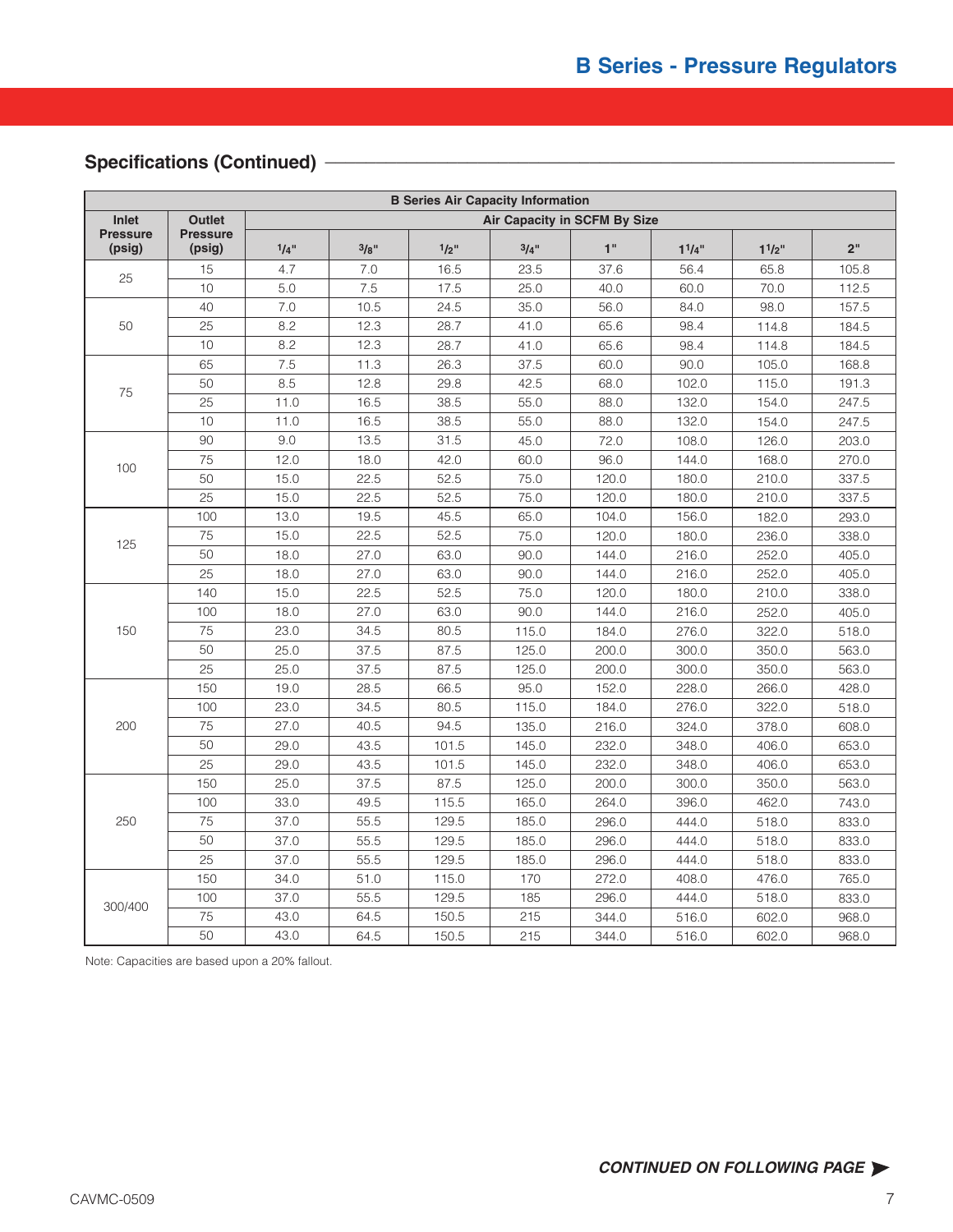## Specifications (Continued) -

|                           | B Series Steam Capacity Information (with Teflon® Seat) |      |      |      |                                   |      |       |       |      |  |  |
|---------------------------|---------------------------------------------------------|------|------|------|-----------------------------------|------|-------|-------|------|--|--|
| <b>Inlet</b>              | <b>Outlet</b>                                           |      |      |      | <b>Steam LBS Per Hour By Size</b> |      |       |       |      |  |  |
| <b>Pressure</b><br>(psig) | <b>Pressure</b><br>(psig)                               | 1/4" | 3/8" | 1/2" | 3/4"                              | 1"   | 11/4" | 11/2" | 2"   |  |  |
| 25                        | 15                                                      | 25   | 38   | 88   | 126                               | 202  | 302   | 353   | 567  |  |  |
|                           | 10                                                      | 25   | 38   | 88   | 126                               | 202  | 302   | 353   | 567  |  |  |
|                           | 40                                                      | 36   | 55   | 129  | 183                               | 294  | 440   | 514   | 826  |  |  |
| 50                        | 25                                                      | 42   | 63   | 137  | 210                               | 336  | 504   | 588   | 945  |  |  |
|                           | 10                                                      | 42   | 63   | 137  | 210                               | 336  | 504   | 588   | 945  |  |  |
|                           | 65                                                      | 39   | 59   | 139  | 197                               | 316  | 473   | 553   | 889  |  |  |
| 75                        | 50                                                      | 53   | 78   | 185  | 263                               | 421  | 631   | 736   | 1184 |  |  |
|                           | 25                                                      | 68   | 102  | 239  | 342                               | 546  | 820   | 956   | 1537 |  |  |
|                           | 10                                                      | 69   | 102  | 239  | 342                               | 546  | 820   | 956   | 1537 |  |  |
|                           | 90                                                      | 49   | 91   | 154  | 231                               | 371  | 560   | 654   | 1050 |  |  |
| 100                       | 75                                                      | 84   | 126  | 294  | 420                               | 672  | 1008  | 1176  | 1890 |  |  |
|                           | 50                                                      | 85   | 129  | 300  | 427                               | 683  | 1025  | 1196  | 1922 |  |  |
|                           | 25                                                      | 85   | 129  | 300  | 427                               | 683  | 1025  | 1196  | 1922 |  |  |
|                           | 100                                                     | 88   | 133  | 266  | 441                               | 706  | 1008  | 1165  | 1985 |  |  |
| 125                       | 75                                                      | 111  | 165  | 385  | 550                               | 881  | 1320  | 1540  | 2477 |  |  |
|                           | 50                                                      | 115  | 172  | 400  | 573                               | 916  | 1375  | 1603  | 2577 |  |  |
|                           | 25                                                      | 115  | 172  | 400  | 573                               | 916  | 1375  | 1603  | 2577 |  |  |
|                           | 140                                                     | 63   | 95   | 126  | 210                               | 350  | 525   | 616   | 994  |  |  |
|                           | 125                                                     | 112  | 168  | 392  | 560                               | 896  | 1344  | 1568  | 2520 |  |  |
| 150                       | 100                                                     | 116  | 174  | 405  | 578                               | 924  | 1387  | 1618  | 2603 |  |  |
|                           | 75                                                      | 137  | 204  | 479  | 683                               | 1093 | 1639  | 1912  | 3074 |  |  |
|                           | 50                                                      | 137  | 204  | 479  | 683                               | 1093 | 1639  | 1912  | 3074 |  |  |
|                           | 150                                                     | 130  | 195  | 454  | 648                               | 1037 | 1555  | 1814  | 2916 |  |  |
| 200                       | 125                                                     | 153  | 230  | 535  | 763                               | 1221 | 1831  | 2136  | 3434 |  |  |
|                           | 100                                                     | 179  | 267  | 626  | 893                               | 1429 | 2143  | 2500  | 4019 |  |  |
|                           | 75                                                      | 179  | 267  | 626  | 893                               | 1429 | 2143  | 2500  | 4019 |  |  |
|                           | 150                                                     | 190  | 287  | 671  | 956                               | 1532 | 2297  | 2681  | 4308 |  |  |
| 225                       | 125                                                     | 214  | 322  | 750  | 1072                              | 1715 | 2572  | 3002  | 4823 |  |  |
|                           | 100                                                     | 230  | 344  | 804  | 1147                              | 1835 | 2752  | 3212  | 5162 |  |  |
|                           | 75                                                      | 230  | 344  | 804  | 1147                              | 1835 | 2752  | 3212  | 5162 |  |  |
|                           | 150                                                     | 196  | 294  | 686  | 980                               | 1568 | 2352  | 2744  | 4410 |  |  |
| 250                       | 125                                                     | 253  | 379  | 888  | 1267                              | 2027 | 3039  | 3546  | 5699 |  |  |
|                           | 100                                                     | 253  | 379  | 888  | 1267                              | 2027 | 3039  | 3546  | 5699 |  |  |

\*To determine capacity when valves have metal-to-metal seats use a multiplier of 0.6.

Note: Capacities are based upon a 20% fallout.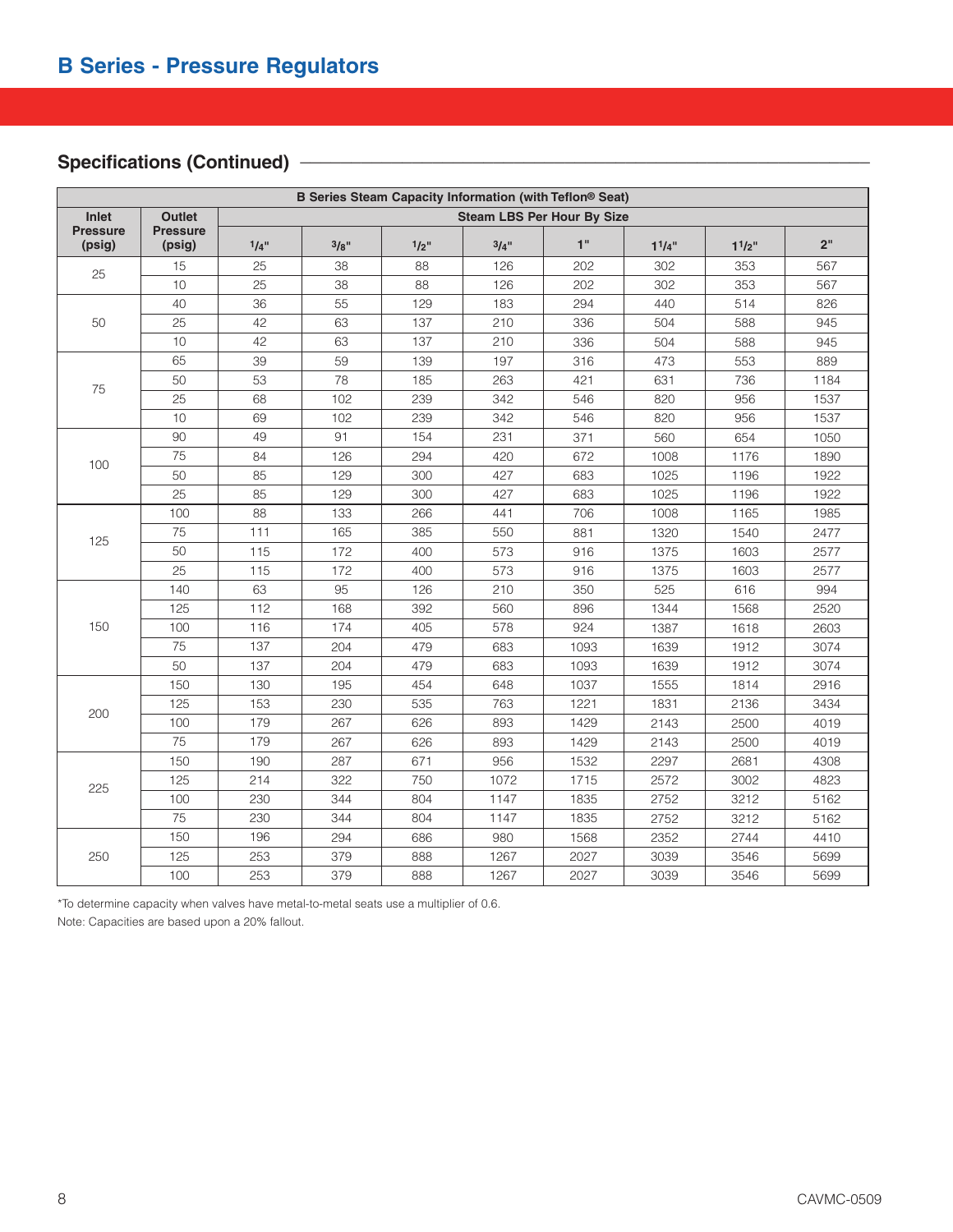

# **Type B-95 \_\_\_\_\_\_\_\_\_\_\_\_\_\_\_\_\_\_\_\_\_\_\_\_\_\_\_\_\_\_\_\_\_\_**

### **Description**

The Type B-95 is a fully automatic pressure reducing valve designed to reduce a high inlet pressure to a lower pressure and maintain the lower pressure to reasonably close limits. Also available in a cryogenic version, it is ideal for use in the pressure build-up circuit, for either liquid or gas service.

### **Specification Data**

**Service:** Air, water, steam, oil and other liquids, also cryogenic liquids and gases.

**Sizes:** 1/2", 3/4" and 1"

**Connections:** Threaded (NPT)

**Temperature Rating:** +450°F to

-320°F depending on construction.

#### **Maximum Inlet Pressure:**

720 psig @ +180°F. 400 psig @ -320°F to +450°F

#### **Materials**

Available in carbon steel and stainless steel.

Diaphragms - BUNA-N and stainless steel. Stainless steel seat or BUNA-N seat disc.

### **Available Options**

Closing cap. T-Handle. Also available with drilled and tapped spring chamber for differential service.

|             | <b>Reduced Pressure Ranges (psig)</b> |             |                               |             |                               |  |  |  |  |  |
|-------------|---------------------------------------|-------------|-------------------------------|-------------|-------------------------------|--|--|--|--|--|
| <b>Size</b> | <b>Steel</b><br><b>Spring</b>         | <b>Size</b> | <b>Steel</b><br><b>Spring</b> | <b>Size</b> | <b>Steel</b><br><b>Spring</b> |  |  |  |  |  |
| $1/2$ "     | $2 - 30$                              | 3/4"        | $2 - 20$                      | 1"          | $2 - 20$                      |  |  |  |  |  |
|             | $10 - 50$                             |             | $10 - 35$                     |             | $10 - 45$                     |  |  |  |  |  |
|             | $30 - 125$                            |             | $30 - 75$                     |             | $20 - 60$                     |  |  |  |  |  |
|             | 50-150                                |             | 50-110                        |             | 55-100                        |  |  |  |  |  |
|             |                                       |             | 105-150                       |             | 90-150                        |  |  |  |  |  |

NOTE (1) Steel springs are furnished as standard. Stainless springs furnished for higher ranges and for all cryogenic valves.

NOTE (2) Stainless Steel valves available with 200-400 psi range. Consult factory.

NOTE (3) For steam service, we recommend a Max. differential pressure of 150 psi to prevent seat erosion.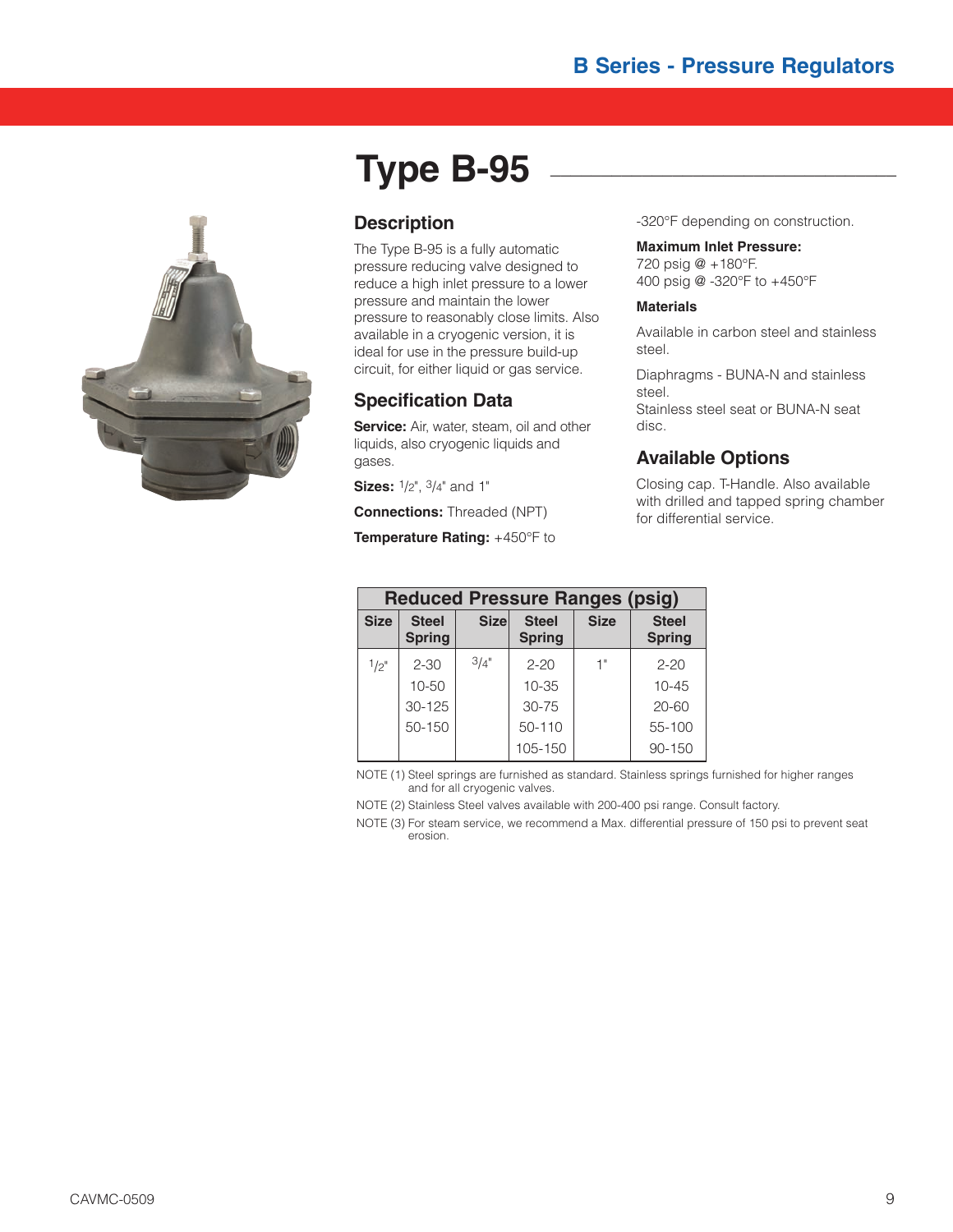# **BBC Heavy Oil or Viscous Fluids \_\_\_\_\_\_\_\_\_\_\_\_\_\_\_\_\_\_\_\_\_\_\_\_\_\_\_\_\_\_\_\_\_\_\_\_\_\_\_\_\_\_\_\_\_\_**

## **Description/Application**

Type BBC is a direct acting, single seated, spring loaded diaphragm-type pressure reducing and regulating valve that automatically reduces a high pressure to a lower pressure and maintains the lower pressure within reasonably close limits. It is available in  $3/8$ " through  $11/2$ " sizes and may be fitted with either a cast iron or bronze body.

The Type BBC regulator is designed for heavy oil service (Bunker C and other grades), as well as dirty liquids or fluids with a high viscosity. These valves are well suited for systems having a maximum operating temperature of 180°F when fitted with a BUNA-N diaphragm and systems with a maximum operating temperature of 400°F when fitted with a monel metal diaphragm. Type BBC regulators are equipped with a stainless steel piston and seat as standard.

Depending on the setting of the adjusting spring installed, delivery pressures may be adjusted from a minimum of 2 psi to a maximum of 200 psi. The range of adjustment for each of the various springs that may be installed is shown in the Spring Range Table under Specifications, Page 10.

The table shows the standard factory trim (piston, piston seat, and diaphragm) as well as the inlet pressure maximums for the Type BBC Heavy Oil or Viscous Fluids regulators. Valves will normally be furnished as indicated, however, other combinations of body material, piston-cylinder and



| <b>Service</b> | <b>Maximum</b><br><b>Initial</b><br><b>Pressure</b> | <b>Maximum</b><br><b>Reduced</b><br><b>Pressure</b> |             | <b>Body</b><br><b>Material</b> | <b>Piston</b><br>and<br><b>Seat</b> | <b>Diaphragm</b><br><b>Stock</b> |                          |
|----------------|-----------------------------------------------------|-----------------------------------------------------|-------------|--------------------------------|-------------------------------------|----------------------------------|--------------------------|
|                | (psig)                                              | (psig)                                              | <b>Iron</b> | <b>Bronze</b>                  | <b>SS</b>                           | <b>BUNA-N</b>                    | <b>Monel<sup>®</sup></b> |
| Oil up to      | 200                                                 | 125                                                 | X           |                                | X                                   | Χ                                |                          |
| 180°F          | 400                                                 | 200                                                 |             | Χ                              | X                                   |                                  |                          |
| Oil 180°F      | 150                                                 | 125                                                 | X           |                                | Χ                                   |                                  |                          |
| to 400°F       | 250                                                 | 200                                                 |             |                                |                                     |                                  |                          |

diaphragm are available on special order.

The Type BBC Heavy Oil and Viscous Fluid regulator incorporates a radical departure from the conventional regulator valve design, featuring a "universal joint" type seating arrangement which insures free valve operation. As a result of this design there are no small ports or close tolerances that would prevent dependable performance. Like other

Series B regulators, the working parts are easily accessible without removing the valve from the line. The standard regulator is fitted with a square head adjusting screw and lock nut arrangement. For a small additional charge, a T-handle or a handwheel may also be fitted.

**NOTE: If downstream pressure control is critical to the safety of the installation, then the downstream side should be protected by a safety**

## **Construction \_\_\_\_\_\_\_\_\_\_\_\_\_\_\_\_\_\_\_\_\_\_\_\_\_\_\_\_\_\_\_\_\_\_\_\_\_\_\_\_\_\_\_\_\_\_\_\_\_\_\_\_\_\_\_\_\_\_\_\_\_\_\_\_\_\_\_\_**

| <b>Part Description</b>     | <b>Materials</b>             | <b>Part Description</b> |
|-----------------------------|------------------------------|-------------------------|
| <b>Adjusting Spring</b>     | Steel                        | <b>Pusher Post Seat</b> |
| Spring Housing              | Cast Iron or Bronze          | <b>Body Seat</b>        |
| Pressure Plate              | Cast Iron                    | Bottom Plug Gas         |
| Diaphragm                   | BUNA-N or Monel <sup>®</sup> | Piston                  |
| Diaphragm Gasket            | Aramid Fiber                 | <b>Pusher Post</b>      |
| (For Metal Diaphragms only) |                              | Piston Spring           |
| Body                        | Cast Iron or Bronze          |                         |

| <b>Materials</b>    |
|---------------------|
| <b>Brass</b>        |
| 303 Stainless Steel |
| Copper/Fiber        |
| 303 Stainless Steel |
| Monel®              |
| Monel®              |
|                     |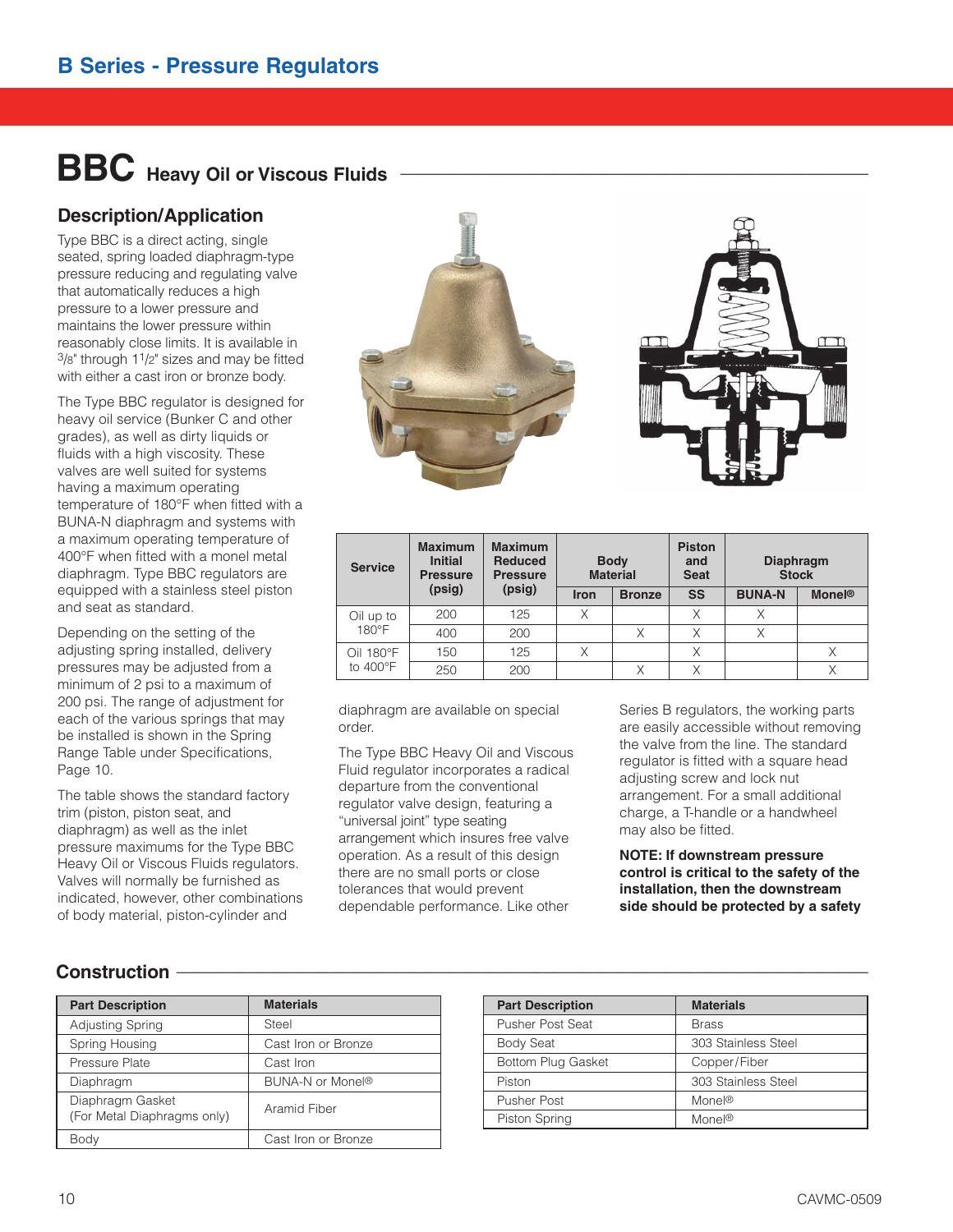#### $S$  pecifications

Dimensions and Weights: The dimensions and weights stated for the 3/8" through 11/2" Series B regulators as shown in the table on page 5 also apply to the Type BBC - Heavy Oil or Viscous Fluids Regulator.

Capacity Information: For specific capacity information, consult the factory giving the pressure conditions that apply to your system.

| <b>Size</b> | <b>Spring Ranges (in psi)</b> |           |            |             |         |  |
|-------------|-------------------------------|-----------|------------|-------------|---------|--|
| 3/8"        | $2 - 15$                      | 10-50     | 40-80      | 75-150      | 125-200 |  |
| 1/2"        |                               | $2 - 35$  | $20 - 50$  | $40 - 120$  | 100-200 |  |
| 3/4"        | $2 - 15$                      | $10 - 30$ | $20 - 75$  | 60-125      | 100-200 |  |
| 4 8         | $2 - 15$                      | $10 - 40$ | 30-60      | 50-150      | 100-200 |  |
| 11/4"       | $2 - 20$                      | 10-30     | $20 - 100$ | $100 - 150$ | 100-200 |  |
| $1^{1/2"$   | $2 - 20$                      | 10-30     | $20 - 100$ | 100-150     | 100-200 |  |

## **How To Order \_\_\_\_\_\_\_\_\_\_\_\_\_\_\_\_\_\_\_\_\_\_\_\_\_\_\_\_\_\_\_\_\_\_\_\_\_\_\_\_\_\_\_\_\_\_\_\_\_\_\_\_\_\_\_\_\_\_\_\_\_\_\_\_\_\_**

To order, specify Cash Valve type by specific series designation (i.e. B Series). Also state the following:

1. Valve size

- 2. Service (water, air, oil, etc.)
- 3. Inlet pressure

4. Outlet or delivery pressure range and setting

5. Maximum required flow rate

- 6. System operating temperature
- 7. Optional features, if any, as described for a specific valve.

- 1. Monel® is a registered trademark of Special Metals Corporation
- 2. Teflon® is a registered trademark of E.I. du Pont de Nemours Company